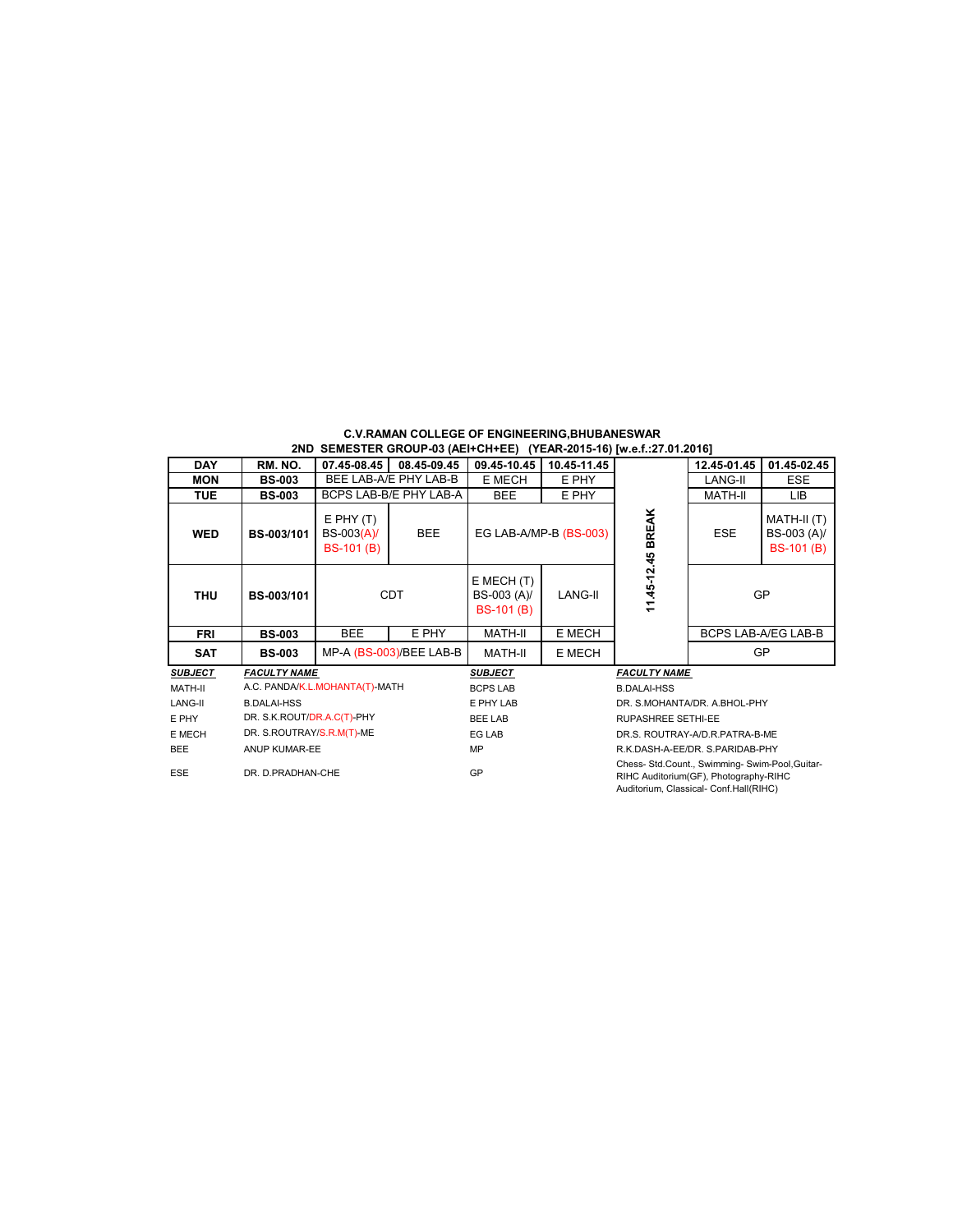|                     |               |                              |                          |             | ZND SEMESTER GROUP-09 (CE) (TEAR-Z013-10) W.G.IZI.UT.Z010] |               |                                                                                                                                    |             |  |
|---------------------|---------------|------------------------------|--------------------------|-------------|------------------------------------------------------------|---------------|------------------------------------------------------------------------------------------------------------------------------------|-------------|--|
| <b>DAY</b>          | RM. NO.       |                              | 07.45-08.45 08.45-09.45  | 09.45-10.45 | 10.45-11.45                                                |               | 12.45-01.45                                                                                                                        | 01.45-02.45 |  |
| <b>MON</b>          | BS-004/101    | E W LAB-B/E CHE LAB-A        |                          | B TD        | LIB                                                        | <b>BREAK</b>  | MATH-II (T)<br>BS-004 (A)/<br><b>BS-101 (B)</b>                                                                                    | C PRO       |  |
| <b>TUE</b>          | <b>BS-004</b> | B TD                         | LIB                      | C PRO       | LANG-II                                                    | 11.45-12.45   | E CHE LAB-B/MP-A (BS-004)                                                                                                          |             |  |
| <b>WED</b>          | <b>BS-004</b> | MATH-II                      | EEC.                     |             | E W LAB-A/BCPS LAB-B                                       |               |                                                                                                                                    | GP          |  |
| <b>THU</b>          | <b>BS-004</b> |                              | $MP-B$ (BS-004)/CP LAB-A | MATH-II     | B TD                                                       |               | E CHE<br>EEC.                                                                                                                      |             |  |
| <b>FRI</b>          | <b>BS-004</b> | <b>CDT</b>                   |                          | E CHE       | LANG-II                                                    |               |                                                                                                                                    | GP          |  |
| <b>SAT</b>          | <b>BS-004</b> |                              | BCPS LAB-A/CP LAB-B      | MATH-II     | C PRO                                                      | E CHE<br>LIB. |                                                                                                                                    |             |  |
| <b>SUBJECT NAME</b> |               | <b>FACULTY NAME</b>          |                          |             | <b>SUBJECT NAME</b>                                        |               | <b>FACULTY NAME</b>                                                                                                                |             |  |
| MATH-II             |               | DR. P.K.PARIDA/S.RAM(T)-MATH |                          |             | <b>BCPS LAB</b>                                            |               | DEBASHREE SAMANTRAY-HSS                                                                                                            |             |  |
| LANG-II             |               | DEBASHREE SAMANTRAY-HSS      |                          |             | E CHE LAB                                                  |               | DR. B.C.SAHU-A/DR. PKM-B-CHE                                                                                                       |             |  |
| E CHE               |               | DR. P.K.MOHAPATRA-CHE        |                          |             | CP LAB                                                     |               | NILAMADHAB DAS-IT                                                                                                                  |             |  |
| B TD                |               | S.K.ROUT-ME                  |                          |             | E W LAB                                                    |               | H.JOARDAR-A/SVIDYA-B-ME                                                                                                            |             |  |
| C PRO               |               | NILAMADHAB DAS-IT            |                          |             | MP                                                         |               | R.N.PRAMANIK-A-ME/DR. S.B.SAHOO-B-MATH                                                                                             |             |  |
| <b>EEC</b>          |               | KALI P SATAPATHY-HSS         |                          |             | GP                                                         |               | Chess- Std.Count., Swimming- Swim-Pool, Guitar-<br>RIHC Auditorium(GF), Photography-RIHC Auditorium,<br>Classical- Conf.Hall(RIHC) |             |  |

## **C.V.RAMAN COLLEGE OF ENGINEERING,BHUBANESWAR 2ND SEMESTER GROUP-09 (CE) (YEAR-2015-16) [w.e.f.:27.01.2016]**

### **C.V.RAMAN COLLEGE OF ENGINEERING,BHUBANESWAR 2ND SEMESTER GROUP-14 (CE) (YEAR-2015-16) [w.e.f.:27.01.2016]**

| <b>DAY</b>          | RM. NO.       | 07.45-08.45                                     | 08.45-09.45        | 09.45-10.45         | 10.45-11.45 |                                                                                                                                    | 12.45-01.45    | 01.45-02.45                            |
|---------------------|---------------|-------------------------------------------------|--------------------|---------------------|-------------|------------------------------------------------------------------------------------------------------------------------------------|----------------|----------------------------------------|
| <b>MON</b>          | <b>BS-302</b> | CDT                                             |                    | C PRO               | MATH-II     |                                                                                                                                    |                | E CHE LAB-B/BCPS LAB-A                 |
| TUE                 | <b>BS-302</b> |                                                 | E W LAB-B/CP LAB-A | LANG-II             | E CHE       |                                                                                                                                    | <b>MATH-II</b> | LIB.                                   |
| <b>WED</b>          | BS-302/301    | MATH-II (T)<br>BS-302 (A)/<br><b>BS-301 (B)</b> | B TD               | C PRO               | LIB         | BREAK<br>11.45-12.45                                                                                                               | GP             |                                        |
| <b>THU</b>          |               | <b>BS-302/203 E CHE LAB-A/MP-B (BS-302)</b>     |                    | C PRO               | EEC.        |                                                                                                                                    |                | MP-A (BS-203)/BCPS LAB-B<br>$(BS-302)$ |
| FRI                 | <b>BS-302</b> | LIB                                             | B TD               | LANG-II             | E CHE       |                                                                                                                                    |                | GP                                     |
| SAT                 | <b>BS-302</b> | MATH-II                                         | E CHE              | B TD                | EEC         |                                                                                                                                    |                | CP LAB-B/E W LAB-A                     |
| <b>SUBJECT NAME</b> |               | <b>FACULTY NAME</b>                             |                    | <b>SUBJECT NAME</b> |             | <b>FACULTY NAME</b>                                                                                                                |                |                                        |
| MATH-II             |               | A.GHOSH/DR. P.K.N(T)-MATH                       |                    | <b>BCPS LAB</b>     |             | <b>RUCHI NIGAM-HSS</b>                                                                                                             |                |                                        |
| LANG-II             |               | <b>RUCHI NIGAM-HSS</b>                          |                    | E CHE LAB           |             | DR. N.B.DEBATA-CHE                                                                                                                 |                |                                        |
| E CHE               |               | DR. N.B.DEBATA-CHE                              |                    | CP LAB              |             | DR. B.K.MISHRA-IT                                                                                                                  |                |                                        |
| B TD                |               | R.N.PRAMANIK-ME                                 |                    | E W LAB             |             | T.K.PANDA-A/S.PALIT-B-ME                                                                                                           |                |                                        |
| C PRO               |               | DR. B.K.MISHRA-IT                               |                    | MP                  |             | A.GHOSH-A-MATH/J.R.SWAIN-B-IT                                                                                                      |                |                                        |
| <b>EEC</b>          |               | KALI P SATAPATHY-EEC                            |                    | GP                  |             | Chess- Std.Count., Swimming- Swim-Pool, Guitar-<br>RIHC Auditorium(GF), Photography-RIHC Auditorium,<br>Classical- Conf.Hall(RIHC) |                |                                        |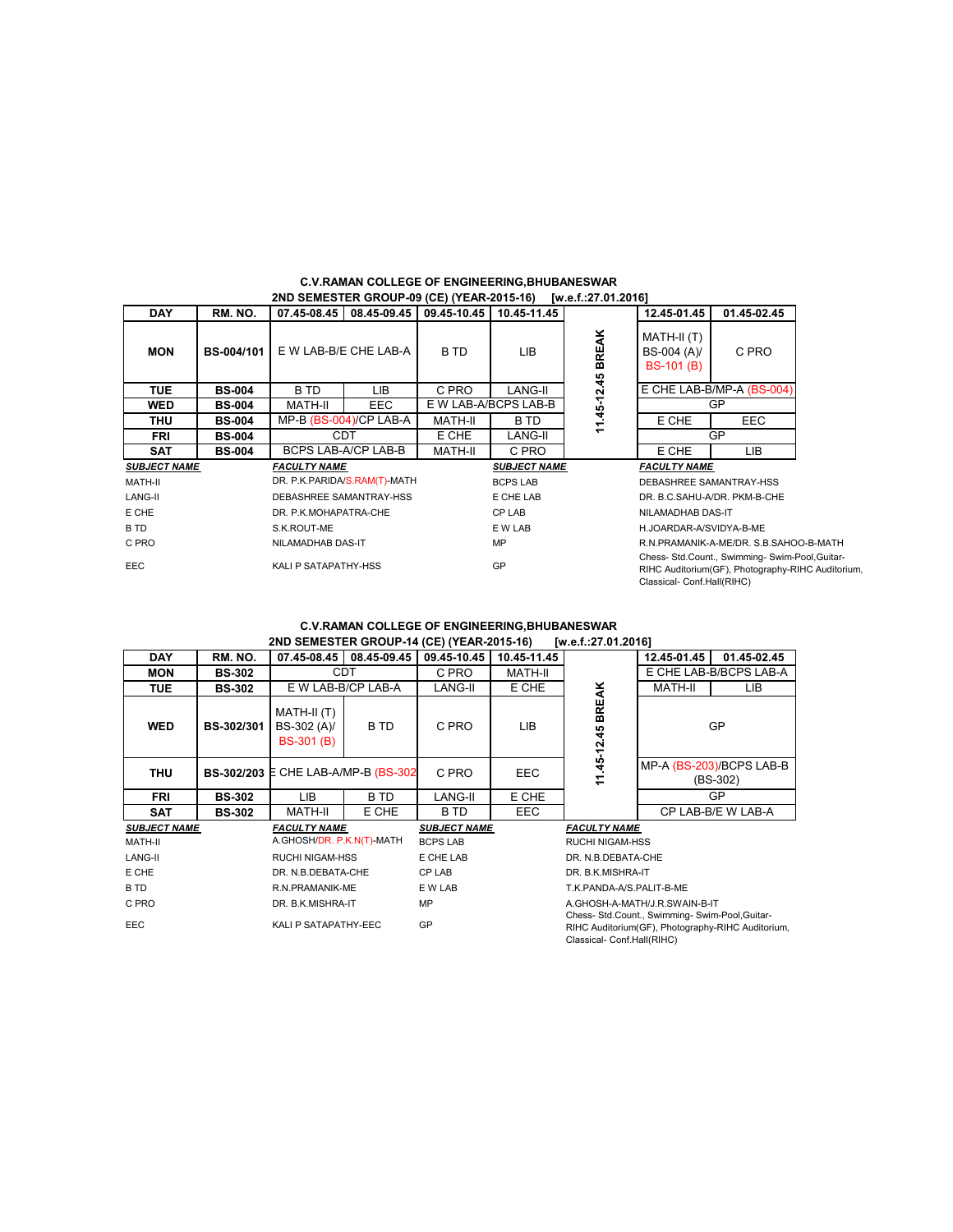| <b>DAY</b>     | RM. NO.                  | 07.45-08.45                          | 08.45-09.45               | 09.45-10.45                                                                                     | 10.45-11.45               |                                       | 12.45-01.45                                        | 01.45-02.45 |
|----------------|--------------------------|--------------------------------------|---------------------------|-------------------------------------------------------------------------------------------------|---------------------------|---------------------------------------|----------------------------------------------------|-------------|
| <b>MON</b>     | BS-402/203               | <b>ESE</b>                           | <b>MATH-II</b>            | $E$ PHY $(T)$<br>BS-402 (A)/<br><b>BS-203 (B)</b>                                               | E MECH                    |                                       | LANG-II                                            | <b>BEE</b>  |
| <b>TUE</b>     | <b>BS-402</b>            |                                      | EG LAB-A/BCPS LAB-B       | E PHY                                                                                           | <b>MATH-II</b>            |                                       | <b>LIB</b>                                         | E MECH      |
| <b>WED</b>     | BS-402/404               | E PHY LAB-A/EG LAB-B                 |                           | BEE LAB-B/BCPS LAB-A                                                                            |                           | 11.45-12.45 BREAK                     | $E$ MECH $(T)$<br>BS-402 (A)/<br><b>BS-404 (B)</b> | <b>BEE</b>  |
| <b>THU</b>     | <b>BS-402</b>            |                                      | MP-A (BS-402)/E PHY LAB-B | LANG-II<br><b>ESE</b>                                                                           |                           |                                       | GP                                                 |             |
| <b>FRI</b>     | BS-402/202               | E PHY                                | <b>BEE</b>                |                                                                                                 | BEE LAB-A/MP-B (BS-402)   |                                       | MATH-II (T)<br>BS-402 (A)/<br><b>BS-202 (B)</b>    | E MECH      |
| <b>SAT</b>     | <b>BS-402</b>            | <b>MATH-II</b>                       | E PHY                     |                                                                                                 | <b>CDT</b>                |                                       | GP                                                 |             |
| <b>SUBJECT</b> | <b>FACULTY NAME</b>      |                                      |                           | <b>SUBJECT</b>                                                                                  |                           | <b>FACULTY NAME</b>                   |                                                    |             |
| MATH-II        |                          | DR. P.K.NAYAK/DR.K.L.MAHANTA(T)-MATH |                           | <b>BCPS LAB</b>                                                                                 |                           | <b>GAURAV SHARMA-HSS</b>              |                                                    |             |
| LANG-II        | <b>GAURAV SHARMA-HSS</b> |                                      |                           | E PHYLAB                                                                                        |                           | DR. A.B.PANDA/DR. A.P.CHAKRABORTY-PHY |                                                    |             |
| E PHY          |                          | DR. A.B. PANDA/DR. S.P. (T)-PHY      |                           | <b>BEE LAB</b>                                                                                  |                           | DEBANJAN MUKHERJEE-EE                 |                                                    |             |
| E MECH         |                          | DR. SUNITA ROUTRAY/S.R.M(T)-ME       |                           | EG LAB                                                                                          |                           | D.R.PATRA-A/DILIP R DEEP-B-ME         |                                                    |             |
| <b>BEE</b>     | DEBANJAN MUKHERJEE-EE    |                                      |                           | <b>MP</b>                                                                                       | A.KUMAR-A-EE/A.MISRA-B-EE |                                       |                                                    |             |
| <b>ESE</b>     | DR. N.B. DEBATA-CHEM     |                                      |                           | Chess- Std.Count., Swimming- Swim-Pool, Guitar-<br>GP<br>RIHC Auditorium (GF), Photography-RIHC |                           |                                       |                                                    |             |

Auditorium, Classical- Conf.Hall(RIHC)

# **C.V.RAMAN COLLEGE OF ENGINEERING,BHUBANESWAR 2ND SEMESTER GROUP-06 (AEI+CH) (YEAR-2015-16) [w.e.f.:27.01.2016]**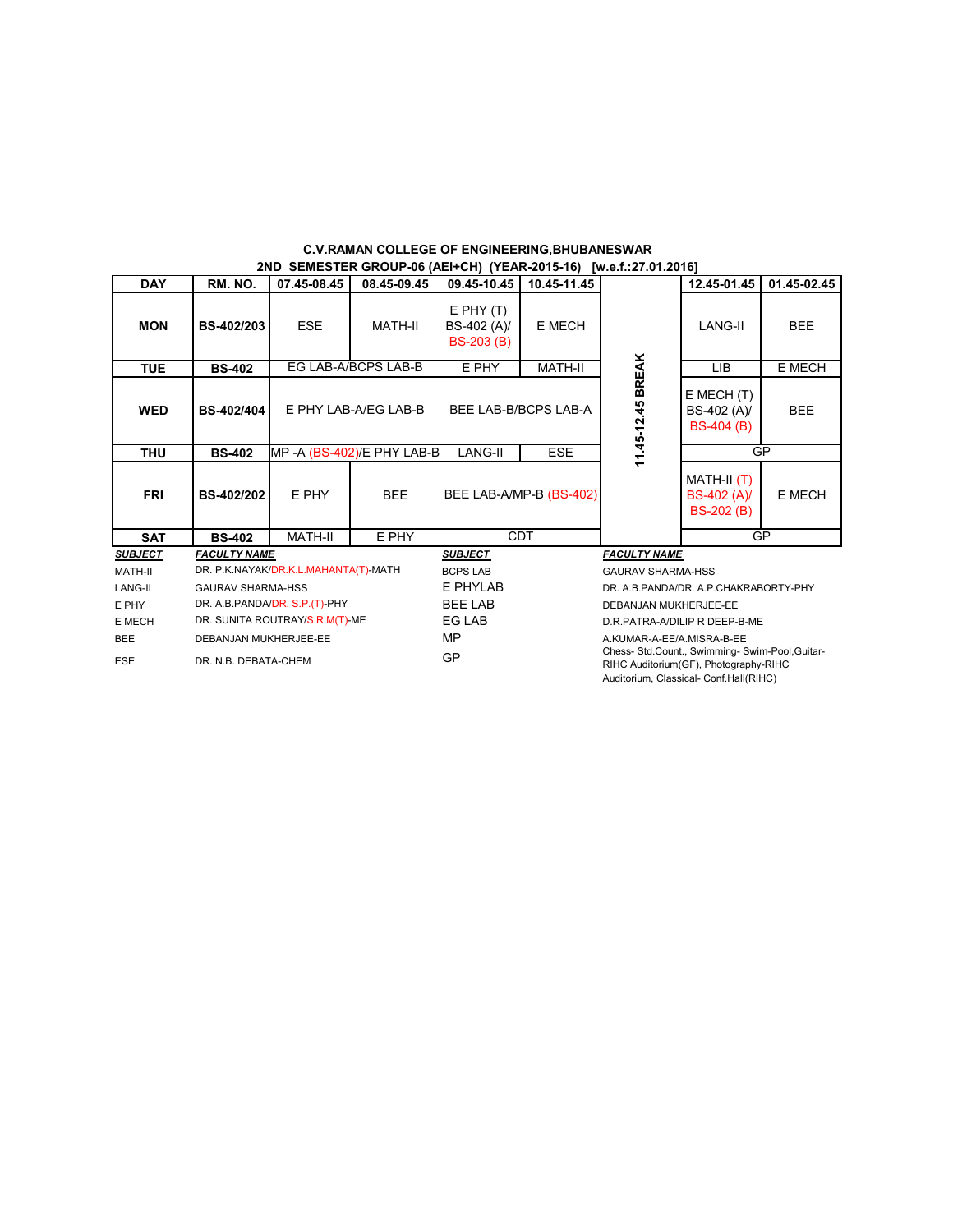| <b>DAY</b>          | RM. NO.        | 07.45-08.45                      | 08.45-09.45               | 09.45-10.45         | 10.45-11.45          |                                                                                           | 12.45-01.45                       | 01.45-02.45                               |
|---------------------|----------------|----------------------------------|---------------------------|---------------------|----------------------|-------------------------------------------------------------------------------------------|-----------------------------------|-------------------------------------------|
| <b>MON</b>          | BS-<br>203/202 |                                  | <b>CDT</b>                |                     | E W LAB-A/CP LAB-B   | <b>BREAK</b>                                                                              | C PRO                             | MATH-II (T) BS-<br>203 (A)/ BS-202<br>(B) |
| <b>TUE</b>          | <b>BS-203</b>  | B TD                             | E CHE                     |                     | E W LAB-B/BCPS LAB-A | 45                                                                                        | LANG-II<br>LIB                    |                                           |
| <b>WED</b>          | <b>BS-203</b>  | B TD                             | LANG-II                   | C PRO               | E CHE                | $.45 - 12.$                                                                               |                                   | GP                                        |
| <b>THU</b>          | <b>BS-203</b>  | <b>EEC</b>                       | E CHE                     | B TD                | <b>MATH-II</b>       |                                                                                           |                                   | LIB-B/E CHE LAB-A                         |
| <b>FRI</b>          | <b>BS-203</b>  |                                  | CP LAB-A/MP-B (BS-203)    | <b>EEC</b>          | MATH-II              | Ξ                                                                                         | <b>GP</b>                         |                                           |
| <b>SAT</b>          | <b>BS-203</b>  |                                  | E CHE LAB-B/MP-A (BS-203) | C PRO               | MATH-II              |                                                                                           | <b>BCPS LAB-B/LIB-A</b>           |                                           |
| <b>SUBJECT NAME</b> |                | <b>FACULTY NAME</b>              |                           | <b>SUBJECT NAME</b> |                      | <b>FACULTY NAME</b>                                                                       |                                   |                                           |
| MATH-II             |                | DR. D. MISHRA/A.K.BISWAL(T)-MATH |                           | <b>BCPS LAB</b>     |                      |                                                                                           | <b>JYOTIRMAYEE MISHRA-HSS</b>     |                                           |
| LANG-II             |                | JYOTIRMAYEE MISHRA-HSS           |                           | E CHE LAB           |                      |                                                                                           | DR. SRUTI R MISHRA-CHE            |                                           |
| E CHE               |                | DR. SRUTI R MISHRA-CHE           |                           | <b>CP LAB</b>       |                      | <b>TANMAY DAS-CSE</b>                                                                     |                                   |                                           |
| B TD                |                | A.KUMAR-ME                       |                           | E W LAB             |                      |                                                                                           | DR.D.K.BISWA-A/DR.K.K.MUDULI-B-ME |                                           |
| C PRO               |                | <b>TANMAY DAS-CSE</b>            |                           | MP                  |                      | DR.P.K.PARIDA-A-MATH/B.B.DAS-B-CSE<br>Chess- Std.Count., Swimming- Swim-Pool, Guitar-RIHC |                                   |                                           |
| EEC.                |                | K.P.SATAPATHY-HSS                |                           | GP                  |                      | Auditorium (GF), Photography-RIHC Auditorium,<br>Classical- Conf.Hall(RIHC)               |                                   |                                           |

# **C.V.RAMAN COLLEGE OF ENGINEERING,BHUBANESWAR 2ND SEMESTER GROUP-01 (CSE) (YEAR-2015-16) [w.e.f.:27.01.2016]**

# **2ND SEMESTER GROUP-08 (CSE) (YEAR-2015-16) [w.e.f.:27.01.2016] C.V.RAMAN COLLEGE OF ENGINEERING,BHUBANESWAR**

|                     | ZND SEMESTER GROUP-00 (CSE) (TEAR-Z013-10) [W.G.I.:Z7.01.Z010] |                                           |                        |                       |                       |                     |                                                                                                                                   |                                       |  |  |  |  |
|---------------------|----------------------------------------------------------------|-------------------------------------------|------------------------|-----------------------|-----------------------|---------------------|-----------------------------------------------------------------------------------------------------------------------------------|---------------------------------------|--|--|--|--|
| <b>DAY</b>          | RM. NO.                                                        | 07.45-08.45                               | 08.45-09.45            | 09.45-10.45           | 10.45-11.45           |                     | 12.45-01.45                                                                                                                       | 01.45-02.45                           |  |  |  |  |
| <b>MON</b>          | <b>BS-304</b>                                                  | MATH-II                                   | E CHE                  | EEC.                  | B TD                  |                     |                                                                                                                                   | BCPS LAB-B/CP LAB-A                   |  |  |  |  |
| <b>TUE</b>          | <b>BS-304</b>                                                  |                                           | CDT                    | E CHE                 | C PRO                 |                     | LANG-II                                                                                                                           | <b>B</b> TD                           |  |  |  |  |
| <b>WED</b>          | <b>BS-304</b>                                                  | B TD                                      | MATH-II                | C PRO                 | LIB.                  | <b>BREAK</b>        | GP                                                                                                                                |                                       |  |  |  |  |
| <b>THU</b>          | BS-<br>304/401                                                 | E CHE                                     | MATH-II                |                       | E W LAB-B/E CHE LAB-A |                     |                                                                                                                                   | MP-B (BS-401)/BCPS LAB-A (BS-<br>304) |  |  |  |  |
| <b>FRI</b>          | BS-<br>304/301                                                 | MATH-II (T) BS-<br>304 (A)/ BS-301<br>(B) | LANG-II                | E W LAB-A/E CHE LAB-B |                       | 11.45-12.45         | GP                                                                                                                                |                                       |  |  |  |  |
| <b>SAT</b>          | <b>BS-304</b>                                                  |                                           | MP-A (BS-304)/CP LAB-B | EEC.                  | C PRO                 |                     | LIB                                                                                                                               | LIB                                   |  |  |  |  |
| <b>SUBJECT NAME</b> |                                                                | <b>FACULTY NAME</b>                       |                        | <b>SUBJECT NAME</b>   |                       | <b>FACULTY NAME</b> |                                                                                                                                   |                                       |  |  |  |  |
| MATH-II             |                                                                | DR. P.K.PARIDA/S.K.S(T)-MATH              |                        | <b>BCPS LAB</b>       |                       |                     | DEBASHREE SAMANTRAY-HSS                                                                                                           |                                       |  |  |  |  |
| LANG-II             |                                                                | DEBASHREE SAMANTRAY-HSS                   |                        | E CHE LAB             |                       | DR. B.C.SAHU-CHE    |                                                                                                                                   |                                       |  |  |  |  |
| E CHE               |                                                                | DR. JAYSHREE MOHANTY-CHE                  |                        | CP LAB                |                       | MOHIT R PANDA-CSE   |                                                                                                                                   |                                       |  |  |  |  |
| B TD                |                                                                | T.K.PANDA-ME                              |                        | E W LAB               |                       |                     | B.P.MISHRA-A/M.SAHOO-B-ME                                                                                                         |                                       |  |  |  |  |
| C PRO               |                                                                | MOHIT R PANDA-CSE                         |                        | <b>MP</b>             |                       |                     | S.K.ROUT-A-ME/M.R.PANDA-B-CSE                                                                                                     |                                       |  |  |  |  |
| <b>EEC</b>          |                                                                | KALI P. SATAPATHY-HSS                     |                        | GP                    |                       |                     | Chess- Std.Count., Swimming- Swim-Pool, Guitar-RIHC<br>Auditorium(GF), Photography-RIHC Auditorium,<br>Classical- Conf.Hall(RIHC) |                                       |  |  |  |  |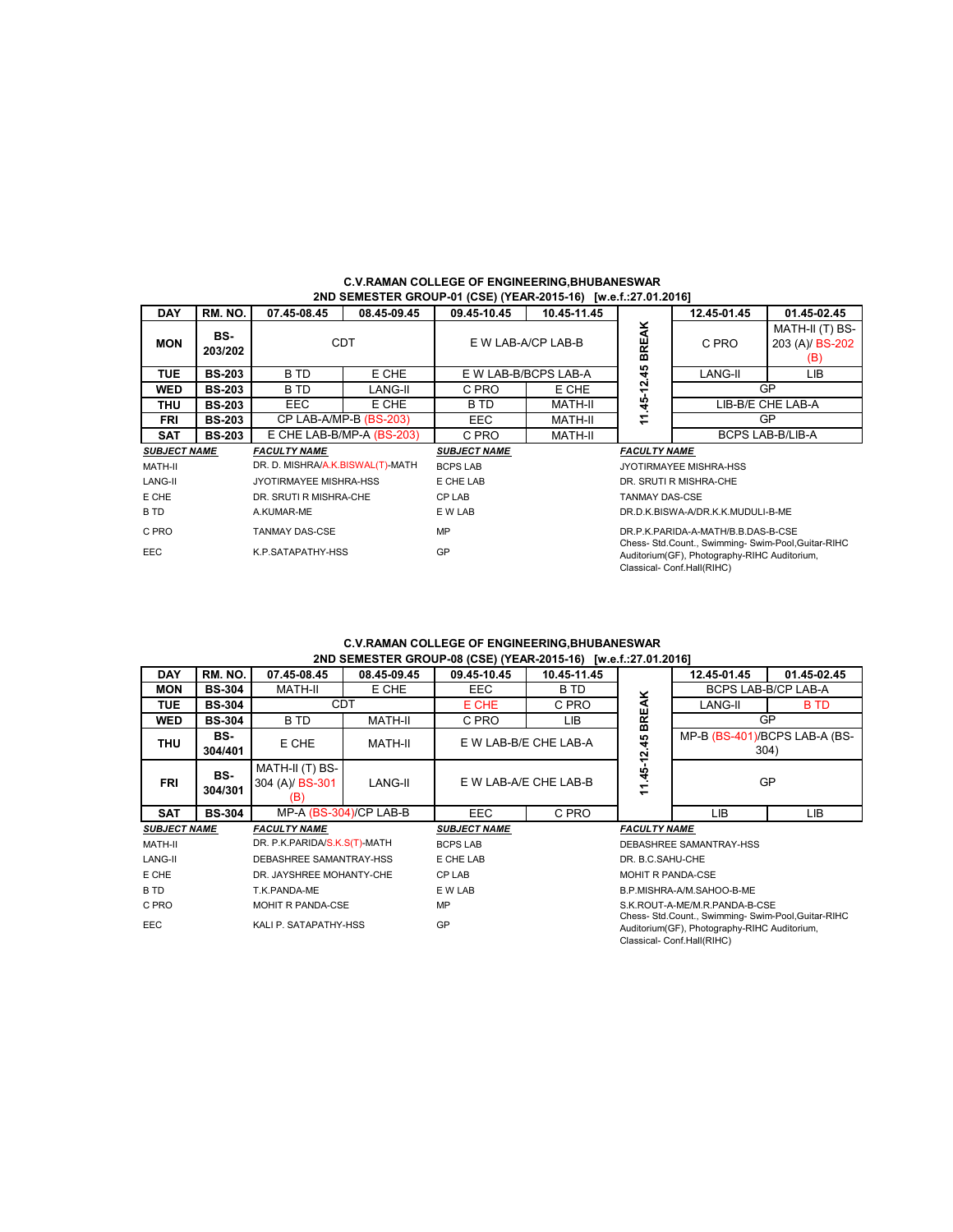# **C.V.RAMAN COLLEGE OF ENGINEERING,BHUBANESWAR 2ND SEMESTER GROUP-02 (EE) (YEAR-2015-16) [w.e.f.:27.01.2016]**

| <b>DAY</b>                                                                                                                                                                  | RM. NO.       | 07.45-08.45                                     | 08.45-09.45                                       | 09.45-10.45         | 10.45-11.45               |                                      | 12.45-01.45                                    | 01.45-02.45          |
|-----------------------------------------------------------------------------------------------------------------------------------------------------------------------------|---------------|-------------------------------------------------|---------------------------------------------------|---------------------|---------------------------|--------------------------------------|------------------------------------------------|----------------------|
| <b>MON</b>                                                                                                                                                                  | BS-401/403    | <b>ESE</b>                                      | <b>BEE</b>                                        |                     | E PHY LAB-A/MP-B (BS-401) |                                      | E MECH (T)<br>BS-401 (A)/<br><b>BS-403 (B)</b> | LANG-II              |
| <b>TUE</b>                                                                                                                                                                  | BS-401/301    | <b>BEE</b>                                      | $E$ PHY $(T)$<br>BS-401 (A)/<br><b>BS-301 (B)</b> |                     | BEE LAB-A/EG LAB-B        | <b>BREAK</b><br>11.45-12.45          | E MECH                                         | MATH-II              |
| <b>WED</b>                                                                                                                                                                  | <b>BS-401</b> | E PHY                                           | E MECH                                            | MATH-II             | LIB                       |                                      | EG LAB-A/BCPS LAB-B                            |                      |
| <b>THU</b>                                                                                                                                                                  | <b>BS-401</b> | E PHY                                           | <b>BEE</b>                                        |                     | MP-A (BS-401)/E PHY LAB-B |                                      |                                                | GP                   |
| <b>FRI</b>                                                                                                                                                                  | <b>BS-401</b> | MATH-II                                         | <b>ESE</b>                                        | <b>CDT</b>          |                           |                                      |                                                | BCPS LAB-A/BEE LAB-B |
| <b>SAT</b>                                                                                                                                                                  | BS-401/301    | MATH-II (T)<br>BS-401 (A)/<br><b>BS-301 (B)</b> | E PHY                                             | LANG-II             | E MECH                    |                                      | <b>GP</b>                                      |                      |
| <b>SUBJECT NAME</b>                                                                                                                                                         |               | <b>FACULTY NAME</b>                             |                                                   | <b>SUBJECT NAME</b> |                           | <b>FACULTY NAME</b>                  |                                                |                      |
| MATH-II                                                                                                                                                                     |               | A.K.BISWAL/S.B.S(T)-MATH                        |                                                   | <b>BCPS LAB</b>     |                           | SEEMA DUTTA-HSS                      |                                                |                      |
| LANG-II                                                                                                                                                                     |               | <b>SEEMA DUTTA-HSS</b>                          |                                                   | E PHYLAB            |                           | DR.H.MOHAPATRA-A/DR. A.B.PANDA-PHY   |                                                |                      |
| E PHY                                                                                                                                                                       |               | DR. S.PARIDA/DR. S.MOHANTA(T)-PHY               |                                                   | <b>BEE LAB</b>      |                           | R.K.DAS-EE                           |                                                |                      |
| E MECH                                                                                                                                                                      |               | D.K.BISWAL/DR. S.R(T)-ME                        |                                                   | <b>EG LAB</b>       |                           | D.R.PATRA-A/I.S.ROUT-B-ME            |                                                |                      |
| <b>BEE</b>                                                                                                                                                                  |               | R.K.DAS-EE                                      |                                                   | MP                  |                           | D.MUHERJEE-A-EE/DR. S.R.MISHRA-B-CHE |                                                |                      |
| Chess- Std.Count., Swimming- Swim-Pool, Guitar-<br>GP<br><b>ESE</b><br>DR. D.PRADHAN-CHE<br>RIHC Auditorium(GF), Photography-RIHC<br>Auditorium, Classical- Conf.Hall(RIHC) |               |                                                 |                                                   |                     |                           |                                      |                                                |                      |

# **2ND SEMESTER GROUP-05 (EE) (YEAR-2015-16) [w.e.f.:27.01.2016] C.V.RAMAN COLLEGE OF ENGINEERING,BHUBANESWAR**

|                     |                    | ZND SEMESTER GROUP TO (EE) (TEAR-Z013-10)       |                                                   |                     |                        | W.C.141.01.4010                                                                                                                    |                                                    |                             |
|---------------------|--------------------|-------------------------------------------------|---------------------------------------------------|---------------------|------------------------|------------------------------------------------------------------------------------------------------------------------------------|----------------------------------------------------|-----------------------------|
| <b>DAY</b>          | RM. NO.            | 07.45-08.45                                     | 08.45-09.45                                       | 09.45-10.45         | 10.45-11.45            |                                                                                                                                    |                                                    | 12.45-01.45 01.45-02.45     |
| <b>MON</b>          | <b>BS-102</b>      | E MECH                                          | <b>MATH-II</b>                                    | <b>ESE</b>          | <b>LANG-II</b>         |                                                                                                                                    |                                                    | BEE LAB-A/MP-B (BS-102)     |
| <b>TUE</b>          | <b>BS-102</b>      | <b>ESE</b>                                      | E MECH                                            | E PHY               | MATH-II                |                                                                                                                                    |                                                    | <b>BCPS LAB-A/BEE LAB-B</b> |
| <b>WED</b>          | <b>BS-102/101</b>  | MATH-II                                         | $E$ PHY $(T)$<br>BS-102 (A)/<br><b>BS-101 (B)</b> | <b>BEE</b>          | E MECH                 |                                                                                                                                    |                                                    | E PHY LAB-A/BCPS LAB-B      |
| <b>THU</b>          | <b>BS-102</b>      | <b>BEE</b>                                      | E PHY                                             |                     | MP-A (BS-102)/EG LAB-B | GP                                                                                                                                 |                                                    |                             |
| <b>FRI</b>          | BS-102/101<br>1401 | EG LAB-A/E PHY LAB-B                            |                                                   | <b>BEE (BS-401)</b> | <b>LIB</b>             | 11.45-12.45 BREAK                                                                                                                  | $E$ MECH $(T)$<br>BS-102 (A)/<br><b>BS-101 (B)</b> | LANG-II                     |
| <b>SAT</b>          | <b>BS-102/101</b>  | MATH-II (T)<br>BS-102 (A)/<br><b>BS-101 (B)</b> | E PHY                                             |                     | <b>CDT</b>             |                                                                                                                                    | GP                                                 |                             |
| <b>SUBJECT NAME</b> |                    | <b>FACULTY NAME</b>                             |                                                   | <b>SUBJECT NAME</b> |                        | <b>FACULTY NAME</b>                                                                                                                |                                                    |                             |
| MATH-II             |                    | SUBHASREEE RAM/S.K.S(T)-MAT BCPS LAB            |                                                   |                     |                        | DR. P.P.PATTNAIK-HSS                                                                                                               |                                                    |                             |
| LANG-II             |                    | DR. P.P.PATTNAIK-HSS                            |                                                   | E PHYLAB            |                        | DR.H.MOHAPATRA-A/DR. S.K.MOHANTA-PHY                                                                                               |                                                    |                             |
| E PHY               |                    | DR. S.K.MOHANTA/DR.A.B(T)-PHY                   |                                                   | <b>BEE LAB</b>      |                        | B.BISWAL-A/B.K.DAKUA-B-EE                                                                                                          |                                                    |                             |
| E MECH              |                    | S. RANJAN MISHRA/DR. P.K.B(T)-ME                |                                                   | E G LAB             |                        | SIDDARTH DAS-A/D.R.PATRA-B-ME                                                                                                      |                                                    |                             |
| <b>BEE</b>          |                    | <b>BISHNU P BISWAL-EE</b>                       |                                                   | MP                  |                        | S.RAM-A-MATH/DR. S.K.MOHANTA-B-PHY                                                                                                 |                                                    |                             |
| ESE                 |                    | DR. N.B.DEBATA-CHE                              |                                                   | GP                  |                        | Chess- Std.Count., Swimming- Swim-Pool, Guitar-<br>RIHC Auditorium(GF), Photography-RIHC<br>Auditorium, Classical- Conf.Hall(RIHC) |                                                    |                             |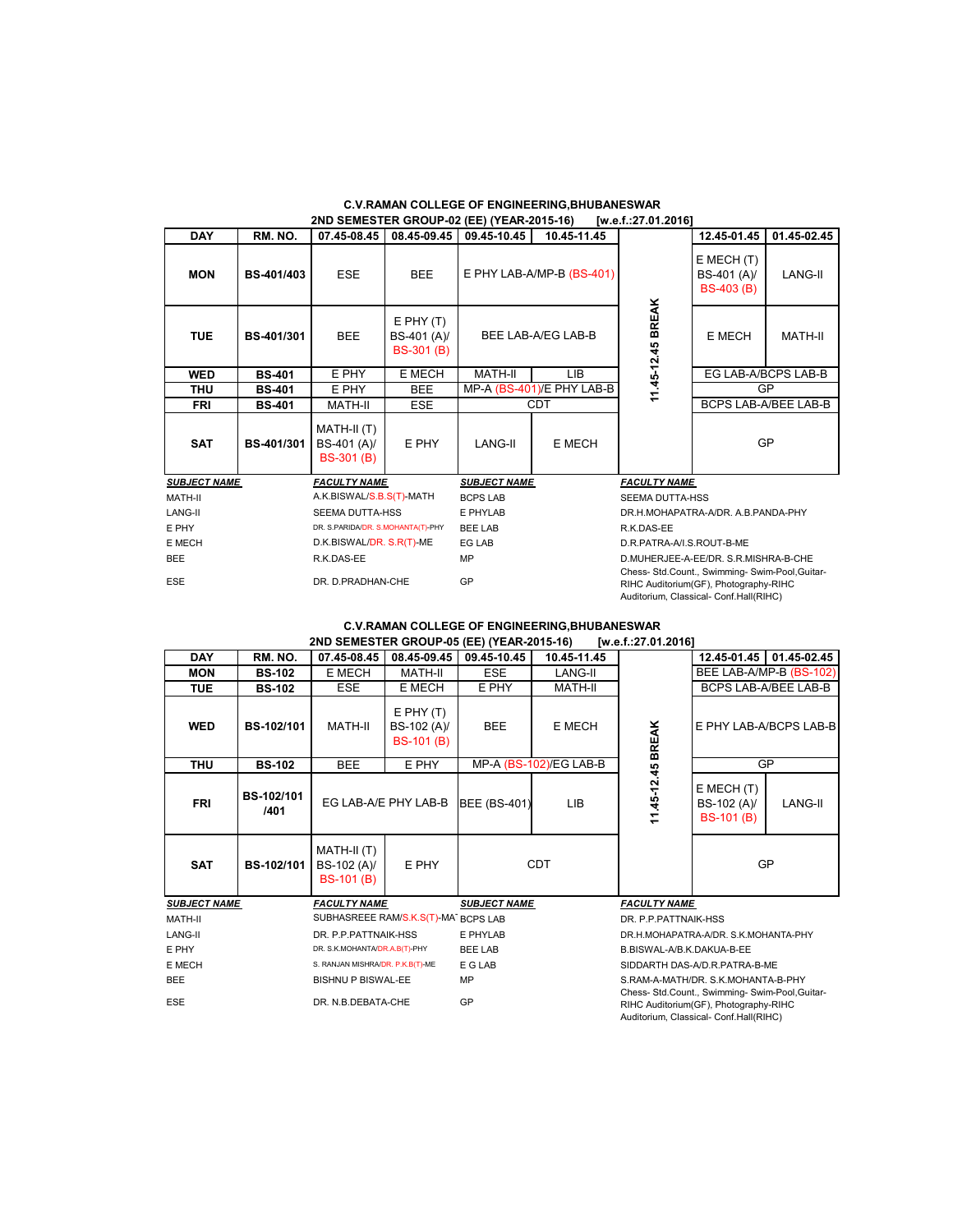# **C.V.RAMAN COLLEGE OF ENGINEERING,BHUBANESWAR**<br>2ND SEMESTER CROUD 40 (ETC) (YEAR 2045 46), by a 5.27 04.20451

|                     | 2ND SEMESTER GROUP-10 (ETC) (YEAR-2015-16) [w.e.f.:27.01.2016] |                                    |                                                       |                                             |                                                                                                                                         |              |                               |                      |  |  |  |  |
|---------------------|----------------------------------------------------------------|------------------------------------|-------------------------------------------------------|---------------------------------------------|-----------------------------------------------------------------------------------------------------------------------------------------|--------------|-------------------------------|----------------------|--|--|--|--|
| <b>DAY</b>          | RM. NO.                                                        | 07.45-08.45                        | 08.45-09.45                                           | 09.45-10.45                                 | 10.45-11.45                                                                                                                             |              | 12.45-01.45                   | 01.45-02.45          |  |  |  |  |
| <b>MON</b>          | <b>BS-103/101</b>                                              | E MECH                             | $E$ PHY $(T)$ BS-<br>103 (A)/ <b>BS-</b><br>101 $(B)$ | BCPS LAB-A/EG LAB-B                         |                                                                                                                                         |              | MATH-II                       | <b>LIB</b>           |  |  |  |  |
| <b>TUE</b>          | <b>BS-201/202</b>                                              | MATH-II                            | E MECH                                                | E PHY LAB-A/MP-B (BS-202)                   |                                                                                                                                         | <b>BREAK</b> | LANG-II                       | <b>ESE</b>           |  |  |  |  |
| <b>WED</b>          | <b>BS-103/101</b>                                              | <b>BEE</b>                         | MATH-II                                               | $E$ MECH $(T)$<br>BS-103 (A)/ BS-<br>101(B) | E PHY                                                                                                                                   | 45<br>N      |                               | BEE LAB-A/BCPS LAB-B |  |  |  |  |
| <b>THU</b>          | <b>BS-103</b>                                                  |                                    | EG LAB-A/BEE LAB-B                                    | E PHY                                       | $1.45 - 12$<br><b>BEE</b>                                                                                                               |              |                               | GP                   |  |  |  |  |
| <b>FRI</b>          | <b>BS-103</b>                                                  | E PHY                              | <b>BEE</b>                                            |                                             | <b>CDT</b><br><b>ESE</b>                                                                                                                |              | <b>LANG-II</b>                |                      |  |  |  |  |
| <b>SAT</b>          | <b>BS-103/201</b>                                              |                                    | MP-A (BS-103)/E PHY LAB-B                             | MATH-II (T) BS-<br>103 (A)/ $BS-$<br>201(B) | E MECH                                                                                                                                  |              | GP                            |                      |  |  |  |  |
| <b>SUBJECT NAME</b> |                                                                | <b>FACULTY NAME</b>                |                                                       |                                             | <b>SUBJECT NAME</b>                                                                                                                     |              | <b>FACULTY NAME</b>           |                      |  |  |  |  |
| MATH-II             |                                                                | DR. P.K.NAYAK/DR. D.MISHRA(T)-MATH |                                                       |                                             | <b>BCPS LAB</b>                                                                                                                         |              | J. MOHARANA-HSS               |                      |  |  |  |  |
| LANG-II             |                                                                | JYOSHNAMAYEE MOHARANA-HSS          |                                                       |                                             | E PHYLAB                                                                                                                                |              | DR. S.PARIDA/DR. S.K.ROUT-PHY |                      |  |  |  |  |
| E PHY               |                                                                | DR. S.K.ROUT/DR.A.B(T)-PHY         |                                                       |                                             | <b>BEE LAB</b>                                                                                                                          |              | S. K SAMANTRAY-BEE            |                      |  |  |  |  |
| E MECH              |                                                                | SIDDHARTH DAS/DR. D.K.B(T)-ME      |                                                       |                                             | E G LAB                                                                                                                                 |              | S.DAS-A/S.R.MISHRA-B-ME       |                      |  |  |  |  |
| <b>BEE</b>          |                                                                | SOUMYA K SAMANTRAY-BEE             |                                                       |                                             | MP<br>S.SAMANTARAY-A-EE/T.P.MOHAPATRA-B-ME                                                                                              |              |                               |                      |  |  |  |  |
| <b>ESE</b>          |                                                                | DR. N.B. DEBATA-CHE                |                                                       |                                             | Chess- Std.Count., Swimming- Swim-Pool, Guitar-RIHC<br>GP<br>Auditorium(GF), Photography-RIHC Auditorium,<br>Classical- Conf.Hall(RIHC) |              |                               |                      |  |  |  |  |

# **C.V.RAMAN COLLEGE OF ENGINEERING,BHUBANESWAR 2ND SEMESTER GROUP-13 (ETC) (YEAR-2015-16) [w.e.f.:27.01.2016]**

| <b>DAY</b>          | RM. NO.                   | 07.45-08.45                 | 08.45-09.45                                 | 09.45-10.45         | 10.45-11.45             |                                                             | 12.45-01.45                                  | 01.45-02.45                                                                                                    |  |
|---------------------|---------------------------|-----------------------------|---------------------------------------------|---------------------|-------------------------|-------------------------------------------------------------|----------------------------------------------|----------------------------------------------------------------------------------------------------------------|--|
| <b>MON</b>          | <b>BS-201</b>             | E PHY                       | E MECH                                      |                     | <b>CDT</b>              |                                                             |                                              | E PHY LAB-A/EG LAB-B                                                                                           |  |
| <b>TUE</b>          | <b>BS-104/202</b>         | <b>BEE</b>                  | <b>ESE</b>                                  | LANG-II             | MATH-II                 | ÅK                                                          | $E$ MECH $(T)$ BS-104<br>$(A)/$ BS-202 $(B)$ | LIB                                                                                                            |  |
| <b>WED</b>          | <b>BS-104/202</b>         |                             | BEE LAB-A/MP-B (BS-104)                     | E MECH              | <b>BEE</b>              | BRE<br>45<br>بة<br>ب                                        | E PHY                                        | <b>MATH-II (T) BS-104</b><br>$(A)/$ BS-202 $(B)$                                                               |  |
| <b>THU</b>          | <b>BS-103/101</b><br>/202 | <b>MATH-II</b>              | $E$ PHY $(T)$ BS-<br>103 (A)/ BS-<br>101(B) |                     | MP-A (BS-202)/BEE LAB-B | 45-<br>$\overline{\phantom{0}}$<br>$\overline{\phantom{0}}$ | <b>GP</b>                                    |                                                                                                                |  |
| <b>FRI</b>          | <b>BS-104</b>             | <b>ESE</b>                  | E MECH                                      | <b>BEE</b>          | E PHY                   |                                                             |                                              | BCPS LAB-A/E PHY LAB-B                                                                                         |  |
| <b>SAT</b>          | <b>BS-104</b>             |                             | EG LAB-A/BCPS LAB-B                         | MATH-II             | LANG-II                 |                                                             |                                              | <b>GP</b>                                                                                                      |  |
| <b>SUBJECT NAME</b> |                           | <b>FACULTY NAME</b>         |                                             | <b>SUBJECT NAME</b> |                         | <b>FACULTY NAME</b>                                         |                                              |                                                                                                                |  |
| MATH-II             |                           | S.K.SAHU/A.K.BISWAL(T)-MATH |                                             | <b>BCPS LAB</b>     |                         |                                                             | SANJIB K SAHU-HSS                            |                                                                                                                |  |
| <b>LANG-II</b>      |                           | SANJIB K SAHU-HSS           |                                             | E PHYLAB            |                         |                                                             | DR. A.BHOL-A & B-PHY                         |                                                                                                                |  |
| E PHY               |                           | DR. A.BHOL/DR.S.K.R(T)-PHY  |                                             | <b>BEE LAB</b>      |                         |                                                             | <b>B.DAS-BEE</b>                             |                                                                                                                |  |
| E MECH              |                           | D.R.PATRA/DR.S.R(T)-ME      |                                             | E G LAB             |                         | S.DAS-A/T.K.PANDA-B-ME                                      |                                              |                                                                                                                |  |
| <b>BEE</b>          |                           | <b>B.DAS-BEE</b>            |                                             | MP                  |                         | S.DASH-A-ME/A.K.BISWAL-B-MATH                               |                                              |                                                                                                                |  |
| <b>ESE</b>          |                           | DR. B.C.SAHU-CHE            |                                             | GP                  | Conf.Hall(RIHC)         |                                                             |                                              | Chess- Std.Count., Swimming- Swim-Pool, Guitar-RIHC<br>Auditorium(GF), Photography-RIHC Auditorium, Classical- |  |

# **C.V.RAMAN COLLEGE OF ENGINEERING,BHUBANESWAR 2ND SEMESTER GROUP-15 (ETC) (YEAR-2015-16) [w.e.f.:27.01.2016]**

| <b>DAY</b>          | RM. NO.           | 07.45-08.45                                          | 08.45-09.45 | 09.45-10.45               | 10.45-11.45        |                                                                                             | 12.45-01.45                                                | 01.45-02.45                             |
|---------------------|-------------------|------------------------------------------------------|-------------|---------------------------|--------------------|---------------------------------------------------------------------------------------------|------------------------------------------------------------|-----------------------------------------|
| <b>MON</b>          | <b>BS-104/202</b> | <b>BEE</b>                                           | E PHY       | BEE LAB-A/BCPS LAB-B      |                    | <b>BREAK</b>                                                                                | <b>MATH-II (T) BS-104</b><br>E MECH<br>$(A)/$ BS-202 $(B)$ |                                         |
| <b>TUE</b>          | <b>BS-103</b>     | <b>BEE</b>                                           | E PHY       | <b>ESE</b><br>MATH-II     |                    |                                                                                             |                                                            | MP-A $(BS-103)/EG$ LAB-B                |
| <b>WED</b>          | <b>BS-201/202</b> | <b>MATH-II</b>                                       | E MECH      | E PHY LAB-A/MP-B (BS-202) |                    | 45                                                                                          | LIB.                                                       | LANG-II                                 |
| <b>THU</b>          | <b>BS-104</b>     | E MECH                                               | <b>BEE</b>  |                           | <b>CDT</b>         | Ν<br>ᡪ                                                                                      |                                                            | GP                                      |
| <b>FRI</b>          | <b>BS-201/202</b> | $E$ MECH $(T)$<br>$(BS-201(A))$<br><b>BS-202 (B)</b> | MATH-II     | BCPS LAB-A/E PHY LAB-B    |                    | 45<br>Ξ                                                                                     | ESE                                                        | E PHY (T) BS-201<br>$(A)/$ BS-202 $(B)$ |
| <b>SAT</b>          | <b>BS-201</b>     | E PHY                                                | LANG-II     |                           | EG LAB-A/BEE LAB-B |                                                                                             |                                                            | <b>GP</b>                               |
| <b>SUBJECT NAME</b> |                   | <b>FACULTY NAME</b>                                  |             | <b>SUBJECT NAME</b>       |                    | <b>FACULTY NAME</b>                                                                         |                                                            |                                         |
| MATH-II             |                   | DR. S.B.SAHU/A.C.P(T)-MATH                           |             | <b>BCPS LAB</b>           |                    | <b>B.DALAI-HSS</b>                                                                          |                                                            |                                         |
| <b>LANG-II</b>      |                   | <b>B.DALAI-HSS</b>                                   |             | E PHYLAB                  |                    |                                                                                             | DR. AP.CHAKRABARTY-PHY                                     |                                         |
| E PHY               |                   | DR. AP.CHAKRABARTY/DR.S.P(T)-PHY                     |             | <b>BEE LAB</b>            |                    |                                                                                             | <b>ABHISHEK MISHRA-BEE</b>                                 |                                         |
| E MECH              |                   | S.R.MISHRA/D.R.P(T)-ME                               |             | E G LAB                   |                    | S.R.MISHRA-A/DVN LAKSHMI-B-ME                                                               |                                                            |                                         |
| <b>BEE</b>          |                   | ABHISHEK MISHRA-BEE                                  |             | MP                        |                    | S.K.SAHOO-A-MATH/DR. D.MISHRA-B-MATH<br>Chess- Std.Count., Swimming- Swim-Pool, Guitar-RIHC |                                                            |                                         |
| <b>ESE</b>          |                   | DR. P.K.MOHAPATRA-CHE                                |             | GP                        |                    | Conf.Hall(RIHC)                                                                             | Auditorium(GF), Photography-RIHC Auditorium, Classical-    |                                         |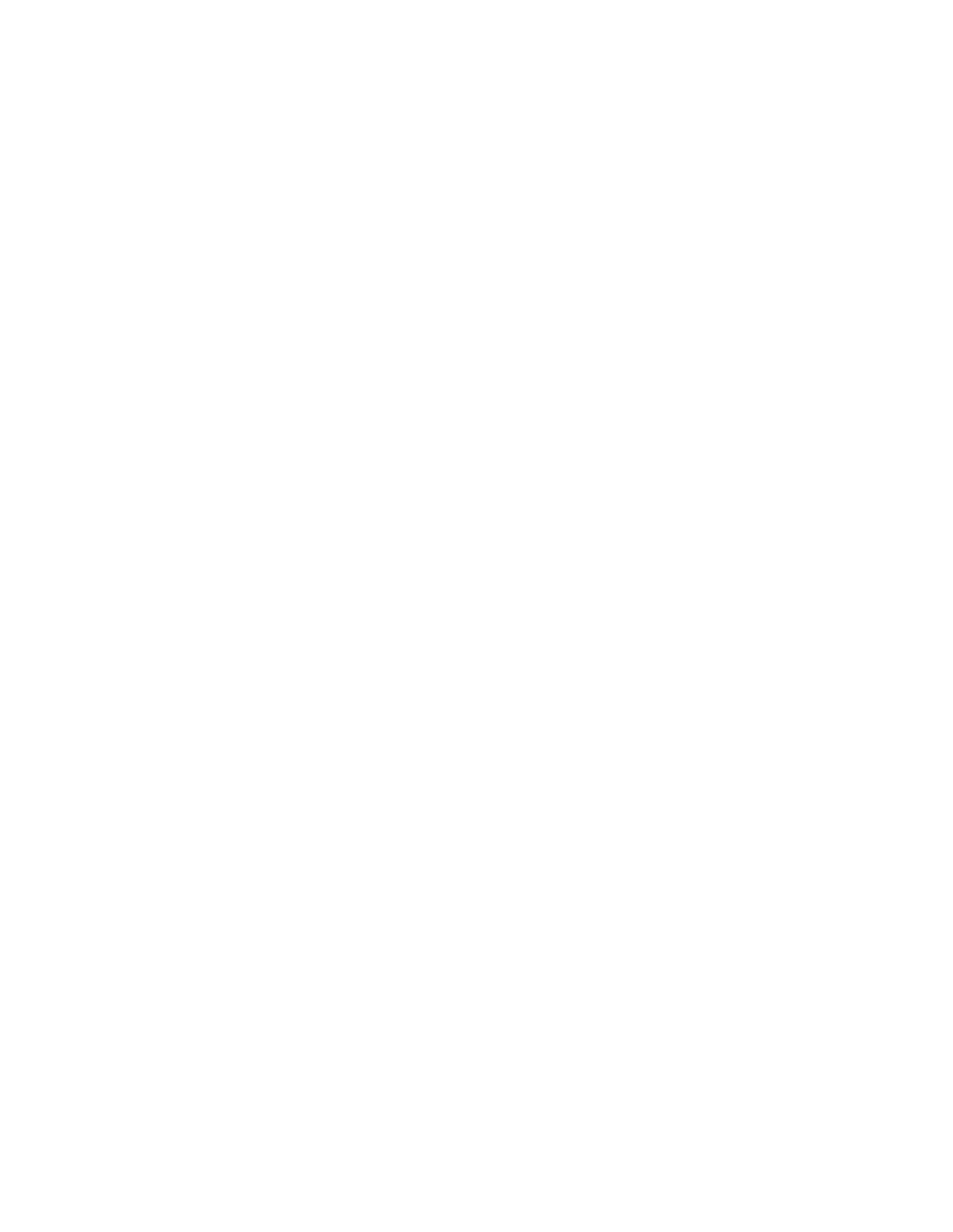| <b>C.V.RAMAN COLLEGE OF ENGINEERING, BHUBANESWAR</b> |  |                     |  |
|------------------------------------------------------|--|---------------------|--|
| 2ND SEMESTER GROUP-04 (IT+CSE) (YEAR-2015-16)        |  | [w.e.f.:27.01.2016] |  |

|                     |                           | $\blacksquare$           |                                 |             |                                                 |               |                                         |                                                                                                                                    |  |
|---------------------|---------------------------|--------------------------|---------------------------------|-------------|-------------------------------------------------|---------------|-----------------------------------------|------------------------------------------------------------------------------------------------------------------------------------|--|
| <b>DAY</b>          | RM. NO.                   | 07.45-08.45              | 08.45-09.45                     | 09.45-10.45 | 10.45-11.45                                     |               |                                         | 12.45-01.45 01.45-02.45                                                                                                            |  |
| <b>MON</b>          | <b>BS-404</b>             | E CHE                    | C PRO                           | B TD        | MATH-II                                         |               |                                         | BCPS LAB-A/E W LAB-B                                                                                                               |  |
| <b>TUE</b>          | <b>BS-404</b>             | E CHE                    | C PRO                           | <b>EEC</b>  | MATH-II                                         |               |                                         | BCPS LAB-B/E W LAB-A                                                                                                               |  |
| WED                 | <b>BS-404</b>             |                          | CP LAB-A/E CHE LAB-B            | LANG-II     | E CHE                                           | <b>BREAK</b>  |                                         | GP-A                                                                                                                               |  |
| <b>THU</b>          | <b>BS-404</b>             | LANG-II                  | LIB.                            | LIB.        | MATH-II                                         |               | <b>EEC</b>                              | C PRO                                                                                                                              |  |
| <b>FRI</b>          | <b>BS-404/401</b><br>/102 |                          | MP-A (BS-404)/MP-B (BS-<br>102) | B TD        | MATH-II (T)<br>BS-404 (A)/<br><b>BS-401 (B)</b> | 45-12.45<br>Ξ |                                         | GP-B                                                                                                                               |  |
| <b>SAT</b>          | <b>BS-404</b>             |                          | <b>CDT</b>                      | LIB.        | B TD                                            |               |                                         | CP LAB-B/E CHE LAB-A                                                                                                               |  |
| <b>SUBJECT NAME</b> |                           | <b>FACULTY NAME</b>      |                                 |             | <b>SUBJECT NAME</b>                             |               | <b>FACULTY NAME</b>                     |                                                                                                                                    |  |
| MATH-II             |                           |                          | A.C.PANDA/A.K.BISWAL (T)-MATH   |             | <b>BCPS</b>                                     |               | SANJEEB K SAHOO-HSS                     |                                                                                                                                    |  |
| LANG-II             |                           | SANJEEB K SAHOO-HSS      |                                 |             | E CHE LAB                                       |               | DR. JAYSHEEE MOHANTY-CHE                |                                                                                                                                    |  |
| E CHE               |                           | DR. JAYSHEEE MOHANTY-CHE |                                 |             | CP LAB                                          |               | J.R.SWAIN-IT                            |                                                                                                                                    |  |
| B TD                |                           | SOURAV PALIT-ME          |                                 |             | E W LAB                                         |               | S PALIT-A/DR. K.K.MUDULI-B-ME           |                                                                                                                                    |  |
| C PRO               |                           | J.R.SWAIN-IT             |                                 |             | MP                                              |               | DR.K.MOHANTA-A-MATH/DR. J.MOHANTY-B-CHE |                                                                                                                                    |  |
| EEC.                |                           | K.P.SATAPATHY-HSS        |                                 |             | GP                                              |               |                                         | Chess- Std.Count., Swimming- Swim-Pool, Guitar-<br>RIHC Auditorium(GF), Photography-RIHC<br>Auditorium, Classical- Conf.Hall(RIHC) |  |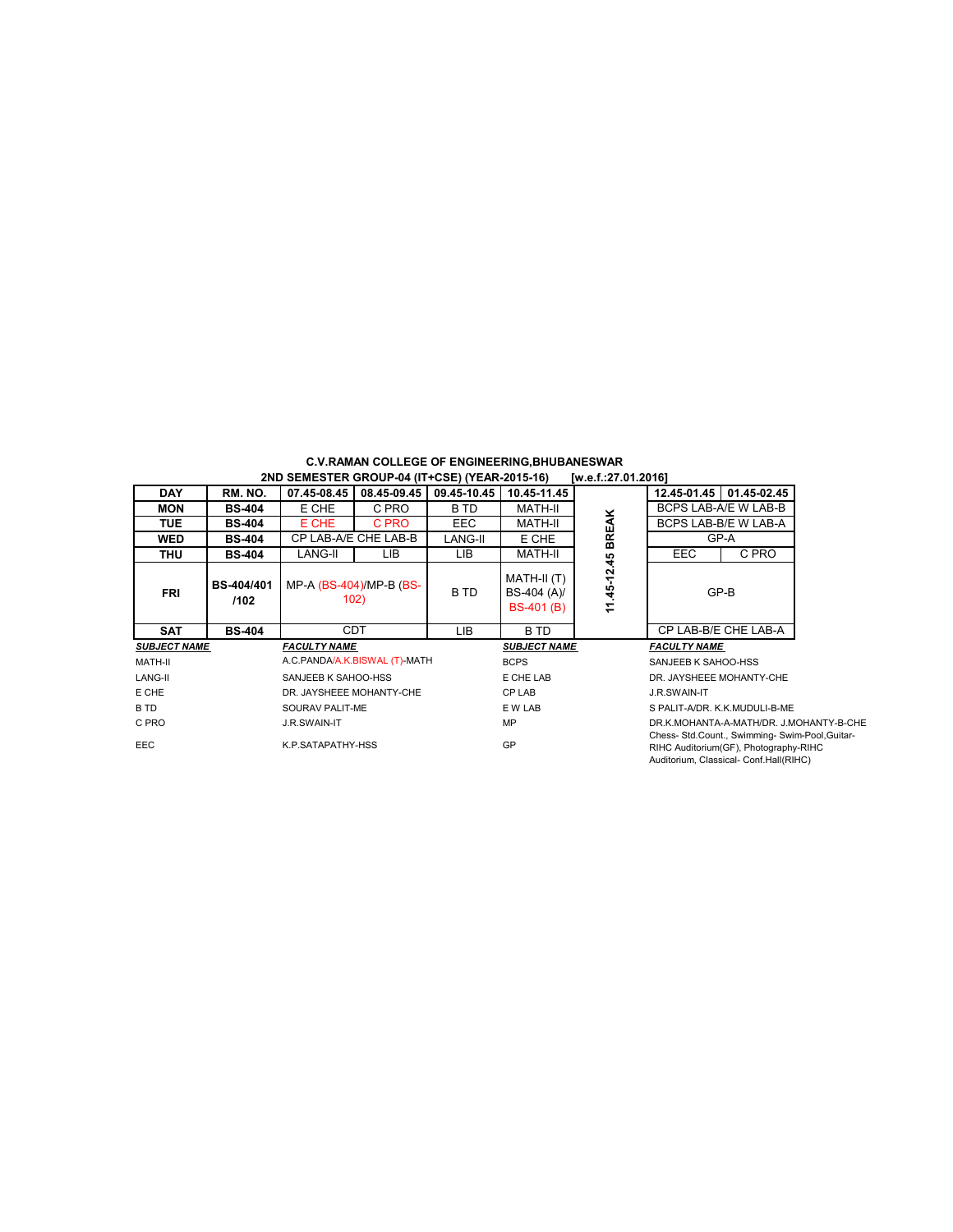# **C.V.RAMAN COLLEGE OF ENGINEERING,BHUBANESWAR 2ND SEMESTER GROUP-11 (ME) (YEAR-2015-16) [w.e.f.:27.01.2016]**

| <b>DAY</b>                                      | RM. NO.                | 07.45-08.45                      | 08.45-09.45                                                                                                                              | 09.45-10.45                               | 10.45-11.45          |                                                                 | 12.45-01.45 | 01.45-02.45 |
|-------------------------------------------------|------------------------|----------------------------------|------------------------------------------------------------------------------------------------------------------------------------------|-------------------------------------------|----------------------|-----------------------------------------------------------------|-------------|-------------|
| <b>MON</b>                                      | <b>BS-204</b>          | MATH-II                          | B TD                                                                                                                                     |                                           | E CHE LAB-A/CP LAB-B |                                                                 | E CHE       | C PRO       |
|                                                 |                        |                                  |                                                                                                                                          |                                           |                      |                                                                 |             |             |
| <b>TUE</b>                                      | <b>BS-204</b>          |                                  | E CHE LAB-B/MP-A $(BS-204)$                                                                                                              | MATH-II                                   | C PRO                | <b>BREAK</b>                                                    | LIB         | LANG-II     |
| WED                                             | <b>BS-204</b>          |                                  | BCPS LAB-A/E W LAB-B                                                                                                                     | E CHE                                     | B TD                 |                                                                 | GP          |             |
| <b>THU</b>                                      | <b>BS-204</b>          |                                  | E W LAB-A/MP-B $(BS-204)$                                                                                                                | BCPS LAB-B/CP LAB-A                       |                      | 45                                                              | <b>BTD</b>  | EEC         |
| <b>FRI</b>                                      | BS-204/202             | <b>CDT</b>                       |                                                                                                                                          | MATH-II (T) BS-<br>204 (A)/ BS-202<br>(B) | LANG-II              | ี<br>45<br>$\overline{\phantom{0}}$<br>$\overline{\phantom{0}}$ | GP          |             |
| <b>SAT</b>                                      | <b>BS-204</b>          | <b>EEC</b>                       | MATH-II                                                                                                                                  | C PRO                                     | E CHE                |                                                                 | <b>XXX</b>  | <b>XXX</b>  |
| <b>SUBJECT NAME</b><br><b>FACULTY NAME</b>      |                        |                                  | <b>SUBJECT NAME</b>                                                                                                                      | <b>FACULTY NAME</b>                       |                      |                                                                 |             |             |
| SUBHASHREE RAM/DR. P.K.NAYAK(T)-MATH<br>MATH-II |                        | <b>BCPS LAB</b>                  |                                                                                                                                          | JYOSHNAMAYEE MOHARANA-HSS                 |                      |                                                                 |             |             |
| LANG-II                                         |                        | JYOSHNAMAYEE MOHARANA-HSS        |                                                                                                                                          | E CHE LAB                                 |                      | DR. D PRADHAN-B/P.K.MOHAPATRA-A-CHE                             |             |             |
| E CHE                                           |                        | DR. PRANAB KISHORE MOHAPATRA-CHE |                                                                                                                                          | CP LAB                                    |                      | SHREELA DASH-CSE                                                |             |             |
| B TD                                            | RUDRANANDA PRAMANIK-ME |                                  |                                                                                                                                          | E W LAB                                   |                      | T.K.PANDA-A/SDAS-B-ME                                           |             |             |
| C PRO                                           | SHREELA DASH-CSE       |                                  |                                                                                                                                          | MP                                        |                      | S.K.BISOI-A-CSE/DR. P.K.MOHAPATRA-B-CHE                         |             |             |
| <b>EEC</b><br>HIMANSHU RAJ-MBA                  |                        |                                  | Chess- Std.Count., Swimming- Swim-Pool, Guitar-<br>GP<br>RIHC Auditorium(GF), Photography-RIHC<br>Auditorium, Classical- Conf.Hall(RIHC) |                                           |                      |                                                                 |             |             |

### **C.V.RAMAN COLLEGE OF ENGINEERING,BHUBANESWAR 2ND SEMESTER GROUP-12 (ME) (YEAR-2015-16) [w.e.f.:27.01.2016]**

|                                            |               |                             |                                           | ZND SEMESTER GROUP-IZ (ME) (TEAR-ZUTS-TO) | 10, 6, 1, 2, 1, 0, 1, 20, 101 |                               |                                                                                                                                    |             |  |
|--------------------------------------------|---------------|-----------------------------|-------------------------------------------|-------------------------------------------|-------------------------------|-------------------------------|------------------------------------------------------------------------------------------------------------------------------------|-------------|--|
| <b>DAY</b>                                 | RM. NO.       | 07.45-08.45                 | 08.45-09.45                               | 09.45-10.45                               | 10.45-11.45                   |                               | 12.45-01.45                                                                                                                        | 01.45-02.45 |  |
| <b>MON</b>                                 | <b>BS-303</b> | MATH-II                     | B TD                                      | LANG-II                                   | E CHE                         | ¥                             | <b>EEC</b>                                                                                                                         | C PRO       |  |
| <b>TUE</b>                                 | <b>BS-303</b> | C PRO                       | E CHE                                     | <b>BTD</b>                                | EEC.                          | 끭                             | BCPS LAB-A/CP LAB-B                                                                                                                |             |  |
| <b>WED</b>                                 | BS-303/301    | E CHE                       | MATH-II (T) BS-<br>303 (A)/ BS-301<br>(B) |                                           | MP-A (BS-303)/E CHE LAB-B     | ⋒<br>មុ<br><u>يا</u>          | GP                                                                                                                                 |             |  |
| THU                                        | <b>BS-303</b> |                             | CDT                                       | MATH-II                                   | B TD                          | 45                            | E W LAB-B/CP LAB-A                                                                                                                 |             |  |
| FRI                                        | <b>BS-303</b> |                             | BCPS LAB-B/E CHE LAB-A                    | MATH-II                                   | LIB                           | ↽<br>$\overline{\phantom{0}}$ | GP                                                                                                                                 |             |  |
| <b>SAT</b>                                 | <b>BS-303</b> |                             | $E$ W LAB-A/MP-B (BS-303)                 | LANG-II                                   | C PRO                         |                               | <b>XXX</b>                                                                                                                         | XXX.        |  |
| <b>SUBJECT NAME</b><br><b>FACULTY NAME</b> |               |                             |                                           | <b>SUBJECT NAME</b>                       | <b>FACULTY NAME</b>           |                               |                                                                                                                                    |             |  |
| MATH-II                                    |               | S.K.SAHU/A.GHOSH(T)-MATH    |                                           | <b>BCPS LAB</b>                           |                               |                               | <b>GAURAV SHARMA-HSS</b>                                                                                                           |             |  |
| LANG-II                                    |               | <b>GAURAV SHARMA-HSS</b>    |                                           | E CHE LAB                                 |                               |                               | DR. N.B.DEBATA-CHE                                                                                                                 |             |  |
| E CHE                                      |               | DR. N.B.DEBATA-CHE          |                                           | CP LAB                                    |                               | AMRUT JENA-CSE                |                                                                                                                                    |             |  |
| B TD<br>T.K.PANDA-ME                       |               | E W LAB                     |                                           | T.K.PANDA-A/T.P.MOHAPATRA-B-ME            |                               |                               |                                                                                                                                    |             |  |
| C PRO                                      |               | <b>BANI BANDANA DAS-CSE</b> |                                           | MP                                        |                               |                               | S.DASH-A-CSE/D.R.PATRA-B-ME                                                                                                        |             |  |
| EEC                                        |               | KALI P SATAPATHY-HSS        |                                           | GP                                        |                               |                               | Chess- Std.Count., Swimming- Swim-Pool, Guitar-<br>RIHC Auditorium(GF), Photography-RIHC<br>Auditorium, Classical- Conf.Hall(RIHC) |             |  |

# **C.V.RAMAN COLLEGE OF ENGINEERING,BHUBANESWAR 2ND SEMESTER GROUP-16 (ME) (YEAR-2015-16) [w.e.f.:27.01.2016]**

| <b>DAY</b>          | RM. NO.             | 07.45-08.45                    | 08.45-09.45                               | 09.45-10.45                                                                                     | 10.45-11.45 |                                                | 12.45-01.45                  | 01.45-02.45 |
|---------------------|---------------------|--------------------------------|-------------------------------------------|-------------------------------------------------------------------------------------------------|-------------|------------------------------------------------|------------------------------|-------------|
| <b>MON</b>          | <b>BS-403</b>       | LANG-II                        | MATH-II                                   | B TD                                                                                            | LІВ         | <b>REAK</b>                                    | <b>XXX</b>                   | XXX         |
| <b>TUE</b>          | <b>BS-403</b>       | <b>CDT</b>                     |                                           | E CHE LAB/MP-A (BS-403)                                                                         |             |                                                | <b>MATH-II</b><br><b>EEC</b> |             |
| <b>WED</b>          | <b>BS-403</b>       | B TD                           | EEC.                                      | E CHE<br>C PRO                                                                                  |             | ᆱ                                              | GP                           |             |
| THU                 | <b>BS-403</b>       | E CHE                          | B TD                                      | BCPS LAB-A/CP LAB-B                                                                             |             | 45                                             | MATH-II                      | C PRO       |
| FRI                 | <b>BS-403</b>       |                                | E W LAB-A/MP-B $(BS-403)$                 | LANG-II<br>C PRO                                                                                |             | ี<br>ᡕ                                         | <b>GP</b>                    |             |
| <b>SAT</b>          | <b>BS-403/404</b>   | E CHE                          | MATH-II (T) BS-<br>403 (A)/ BS-404<br>(B) | E W LAB-B/E CHE LAB-A                                                                           |             | 45<br>Ξ                                        | BCPS LAB-B/CP LAB-A          |             |
| <b>SUBJECT NAME</b> | <b>FACULTY NAME</b> |                                |                                           | <b>SUBJECT NAME</b>                                                                             |             | <b>FACULTY NAME</b>                            |                              |             |
| MATH-II             |                     | DR. K. L MAHANTO/A.K.B(T)-MATH |                                           | <b>BCPS LAB</b>                                                                                 |             | <b>SEEMA DUTTA-HSS</b>                         |                              |             |
| LANG-II             |                     | <b>SEEMA DUTTA-HSS</b>         |                                           | E CHE LAB                                                                                       |             | DR. DEBABRATA PRADHAN-CHE                      |                              |             |
| E CHE               |                     | DR. DEBABRATA PRADHAN-CHE      |                                           | CP LAB<br><b>SUKANTA K BISOI-CSE</b>                                                            |             |                                                |                              |             |
| B TD                |                     | TARA P MOHAPATRA-ME            |                                           | E W LAB<br>T. K PANDA-A/DR. K MUDULI-B-ME                                                       |             |                                                |                              |             |
| C PRO               |                     | SUKANTA K BISOI-CSE            |                                           | MP                                                                                              |             | DR. B.BHATACHARYA-A-PRINCIPAL/DR. B.K.MISHRA-I |                              |             |
| <b>EEC</b>          |                     | HIMANSHU RAJ-MBA               |                                           | Chess- Std.Count., Swimming- Swim-Pool, Guitar-<br>GP<br>RIHC Auditorium (GF), Photography-RIHC |             |                                                |                              |             |

RIHC Auditorium(GF), Photography-RIHC Auditorium, Classical- Conf.Hall(RIHC)